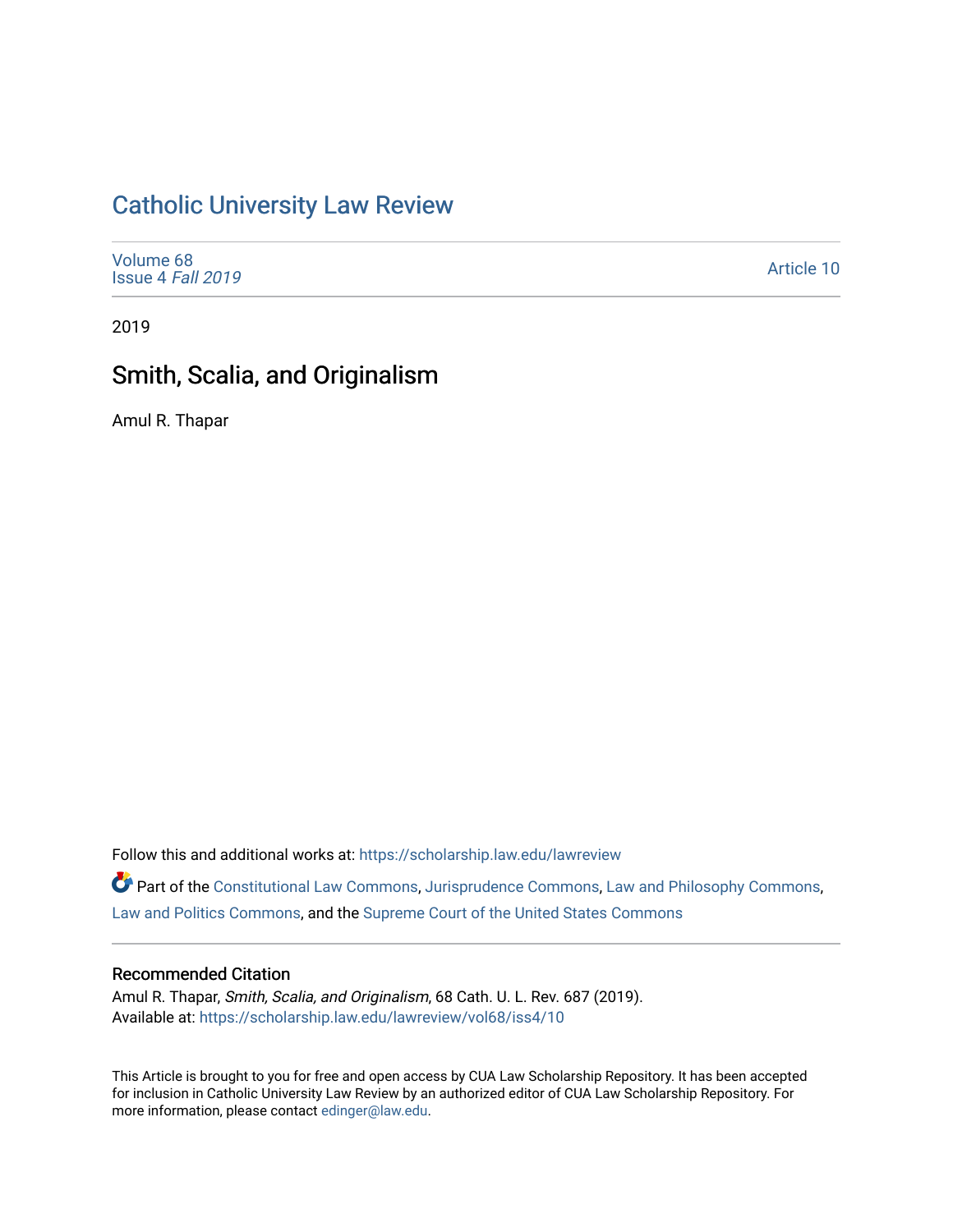## Smith, Scalia, and Originalism

### Cover Page Footnote

Judge, United States Court of Appeals, Sixth Circuit. I am deeply grateful to my law clerks who provided very helpful edits and suggestions throughout the process of crafting this speech. I would also like to thank Ed Whelan, Michael McConnell, Phillip Muñoz, Nicole Garnett, and Rick Garnett for reviewing and commenting on initial drafts.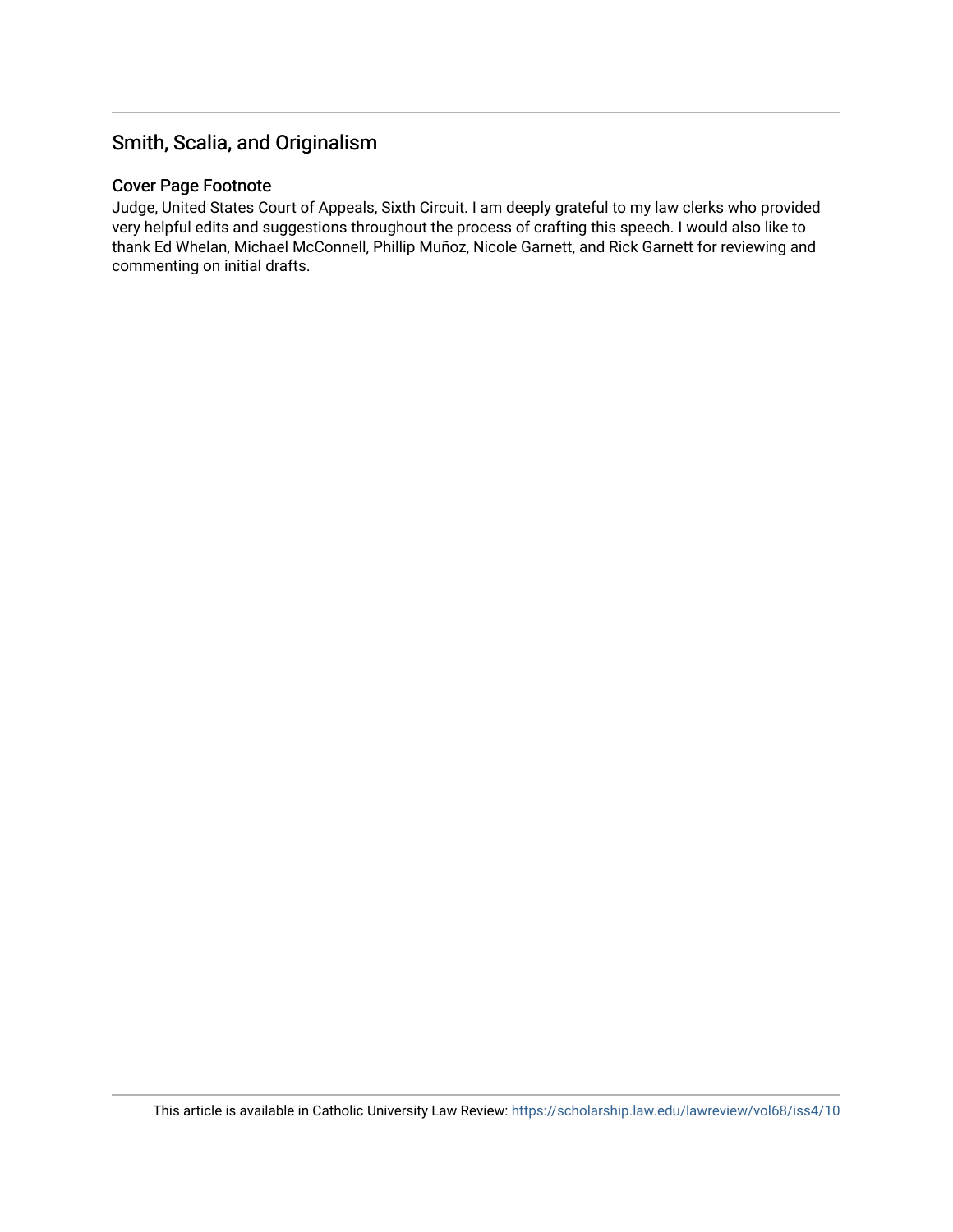## SMITH, SCALIA, AND ORIGINALISM

#### *The Honorable Judge Amul R. Thapar*

We've come together at this symposium to discuss and explore ideas about the future of religious liberty in this country. I've enjoyed the conversations this morning and look forward to those in the afternoon sessions too.

From government compulsion to model ethical rules to college campuses, issues of religious liberty abound. And while we're focused on the future today, I'd like to take a step back into the past. I believe the only way to understand what comes next for religious liberty, is to understand where we've been. When we think about the current landscape of religious liberty most discussions begin in 1990—with *Employment Division v. Smith*<sup>1</sup> and its surprising author, Justice Antonin Scalia.

There are not many justices in the league of Justice Scalia. Justice Gorsuch rightly called him a "lion" of the legal profession—someone who was "a ferocious fighter when at work, with a roar that could echo for miles."<sup>2</sup> Anyone who knew Justice Scalia admired him—whether you agreed with him or not. And his work both inside and outside the court has left a lasting influence on the legal profession and society in general. Whether you are reading *Scalia Speaks* for fun or referencing *Reading Law* to help understand a statute, Justice Scalia's presence endures.

So the question I have always struggled with is how could this lion of the profession and self-professed originalist author *Smith*. As I will explain shortly, *Smith* held that, under the Free Exercise Clause of the First Amendment, sincerely held religious objections do not excuse people from complying with generally applicable laws. The criticism of *Smith* was swift. And it came from all quarters—the ACLU, the Christian Legal Society, the American Jewish Congress, Congress, and even Justice Scalia's fellow originalists.

Principled originalists like Professor Michael McConnell believed that *Smith's* holding contradicted the original meaning of the First Amendment. McConnell argued that both the language and history of the First Amendment demonstrate that the religion clauses are best read as prohibiting "government action that promotes the majority's favored brand of religion and government

Judge, United States Court of Appeals, Sixth Circuit. I am deeply grateful to my law clerks who provided very helpful edits and suggestions throughout the process of crafting this speech. I would also like to thank Ed Whelan, Michael McConnell, Phillip Muñoz, Nicole Garnett, and Rick Garnett for reviewing and commenting on initial drafts.

<sup>1.</sup> Emp't Div. v. Smith, 494 U.S. 872 (1990).

<sup>2.</sup> Honorable Neil M. Gorsuch, *Of Lions and Bears, Judges and Legislators, and the Legacy of Justice Scalia*, 66 CASE W. L. REV. 905, 905 (2016).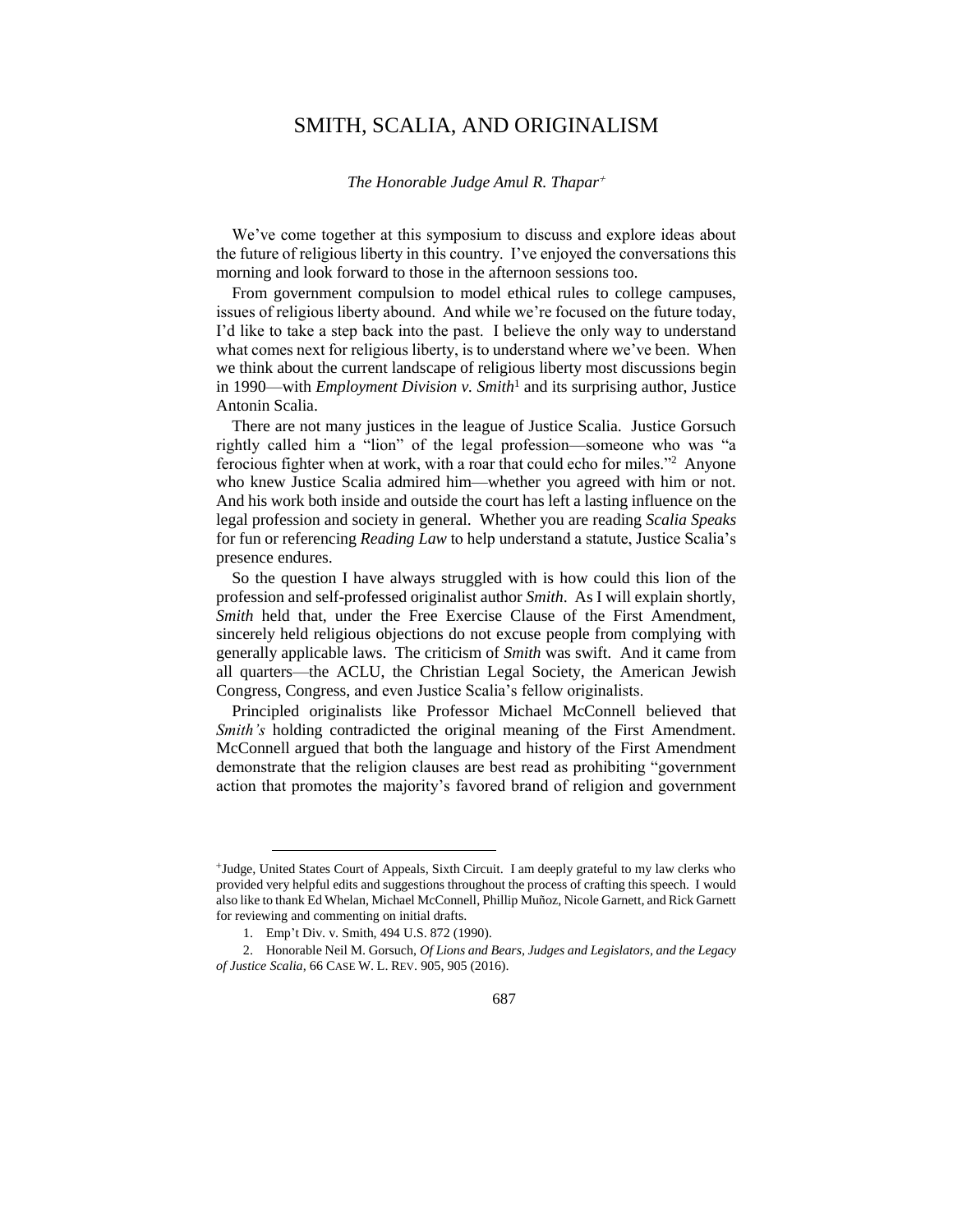action that impedes religious practices not favored by the majority."<sup>3</sup> While I have not gone back and studied all of the sources Professor McConnell has, his thoughts made me wonder: How could an originalist like Justice Scalia not only join, but author the *Smith* opinion. So I took a deep dive into his speeches and opinions.

In this talk, I will first do my best to explain how Justice Scalia's decision in *Smith* was driven by his commitments to judicial restraint and rules over standards. But then I will explain why subsequent refinements in Justice Scalia's own originalist thinking—New Originalism—might suggest that Professor McConnell's historical evidence gives McConnell the stronger claim about exemptions to generally applicable rules.

I.

To put the dilemma in context, I want to start with a New York state-court case before Justice Scalia's time: *People v. Philips*. 4 In 1812, Daniel Philips went to his Catholic Priest for confession.<sup>5</sup> He told his priest that he had helped steal some goods from the victim, and gave the goods to the priest under the confidentiality of confession.<sup>6</sup> When the priest gave the victim the goods, the victim informed the authorities.<sup>7</sup> The authorities then subpoenaed the priest to identify the thieves before a grand jury.<sup>8</sup> The priest asked the court to excuse him and said "that it would be [his] duty to prefer instantaneous death or any temporal misfortune, rather than disclose the name of the penitent in question."<sup>9</sup> The prosecutor responded, "[t]he constitution has granted religious 'profession and worship' to all denominations, 'without discrimination or preference': but it has not granted exemption from previous legal duties."<sup>10</sup> A New York court ruled that the constitution required an exemption for the priest. The government's interest "did not outweigh the interference with the relationship between priests and penitents in the Roman Catholic Church."<sup>11</sup>

*People v. Philips* frames the issue in very simple terms, but it is an issue that has befuddled the courts as long as our country has existed. What do we do when generally applicable laws conflict with religious practices?

<sup>3.</sup> Michael W. McConnell, *Accommodation of Religion: An Update and a Response to the Critics*, 60 GEO. WASH. L. REV. 685, 690 (1992).

<sup>4.</sup> Michael W. McConnell, *The Origins and Historical Understanding of Free Exercise of Religion*, 103 HARV. L. REV. 1409, 1410–12 (1990).

<sup>5</sup>*. Id.* at 1410.

<sup>6</sup>*. Id.* at 1410–11.

<sup>7</sup>*. Id.* at 1411.

<sup>8</sup>*. Id.*

<sup>9</sup>*. Id.*

<sup>10</sup>*. Id.*

<sup>11</sup>*. Id.* at 1412.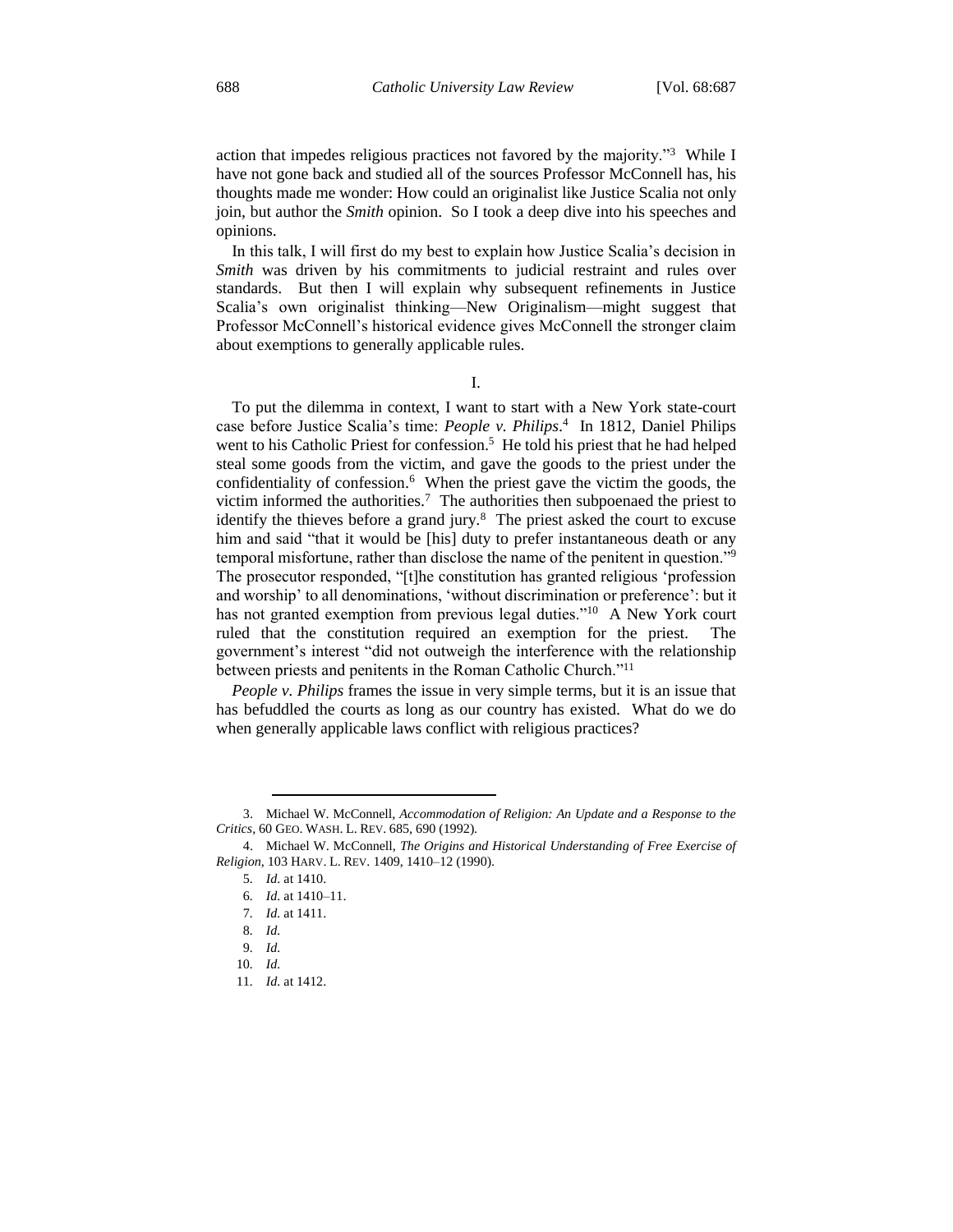And this is the exact dilemma that Justice Scalia and the Court faced in *Employment Division v. Smith*. 12 In that case, Oregon's controlled substance laws barred the use of peyote and did not make an exception for "the sacramental use."<sup>13</sup> So when Alfred Smith and Galen Black ingested peyote for sacramental purposes they were fired from their jobs at a private drug rehabilitation organization.<sup>14</sup> Thereafter, they sought welfare benefits, but Oregon's Employment Division determined they were ineligible because "they had been discharged for work-related 'misconduct.'"<sup>15</sup> On appeal of that denial, Smith and Black claimed that Oregon's failure to provide for a religious exemption violated their Free Exercise rights.<sup>16</sup> The Oregon courts agreed.<sup>17</sup>

The Supreme Court, however, did not. Justice Scalia, writing for the majority, held that Native Americans who ingested peyote as part of their religious exercise were not entitled to an exemption from Oregon's drug laws.<sup>18</sup> Since the law was neutral and generally applicable, the Free Exercise Clause did not shield the Native Americans from compliance.<sup>19</sup> Justice Scalia explained that democracy couldn't function if religious adherents were able to get exemptions from any law that burdened their religious freedom.<sup>20</sup>

The five-justice majority noted that even though the Free Exercise Clause doesn't require exemptions from neutral laws of general applicability, religious adherents can still seek exemptions from the legislature.<sup>21</sup> Justice Scalia recognized that leaving religious exemptions to the political process will likely place religious minorities at a disadvantage, "but," Scalia stated, "that . . . [is] prefer[able] to a system in which each conscience is a law unto itself or in which judges weigh the social importance of all laws against the centrality of all religious beliefs."<sup>22</sup>

Justice Scalia's decision drew criticism from many quarters. Some were upset because Justice Scalia chose government over religion. Others complained that Justice Scalia's majority opinion (and, in turn, his jurisprudence) would discriminate against minority religions. And as previously noted, some criticized his possible departure from originalism. I am not here to answer the critics, but rather to explain how Justice Scalia reached that decision in light of his overall judicial philosophy and his view of our constitutional structure.

 $\overline{a}$ 

17*. Id.* at 875–76.

<sup>12.</sup> Emp't Div. v. Smith, 494 U.S. 872, 874 (1990).

<sup>13</sup>*. Id.* at 876.

<sup>14</sup>*. Id.* at 874.

<sup>15</sup>*. Id.*

<sup>16</sup>*. Id.* at 874–75.

<sup>18</sup>*. Id.* at 890.

<sup>19</sup>*. Id.*

<sup>20</sup>*. Id.* at 885, 890.

<sup>21</sup>*. Id.* at 890.

<sup>22</sup>*. Id.*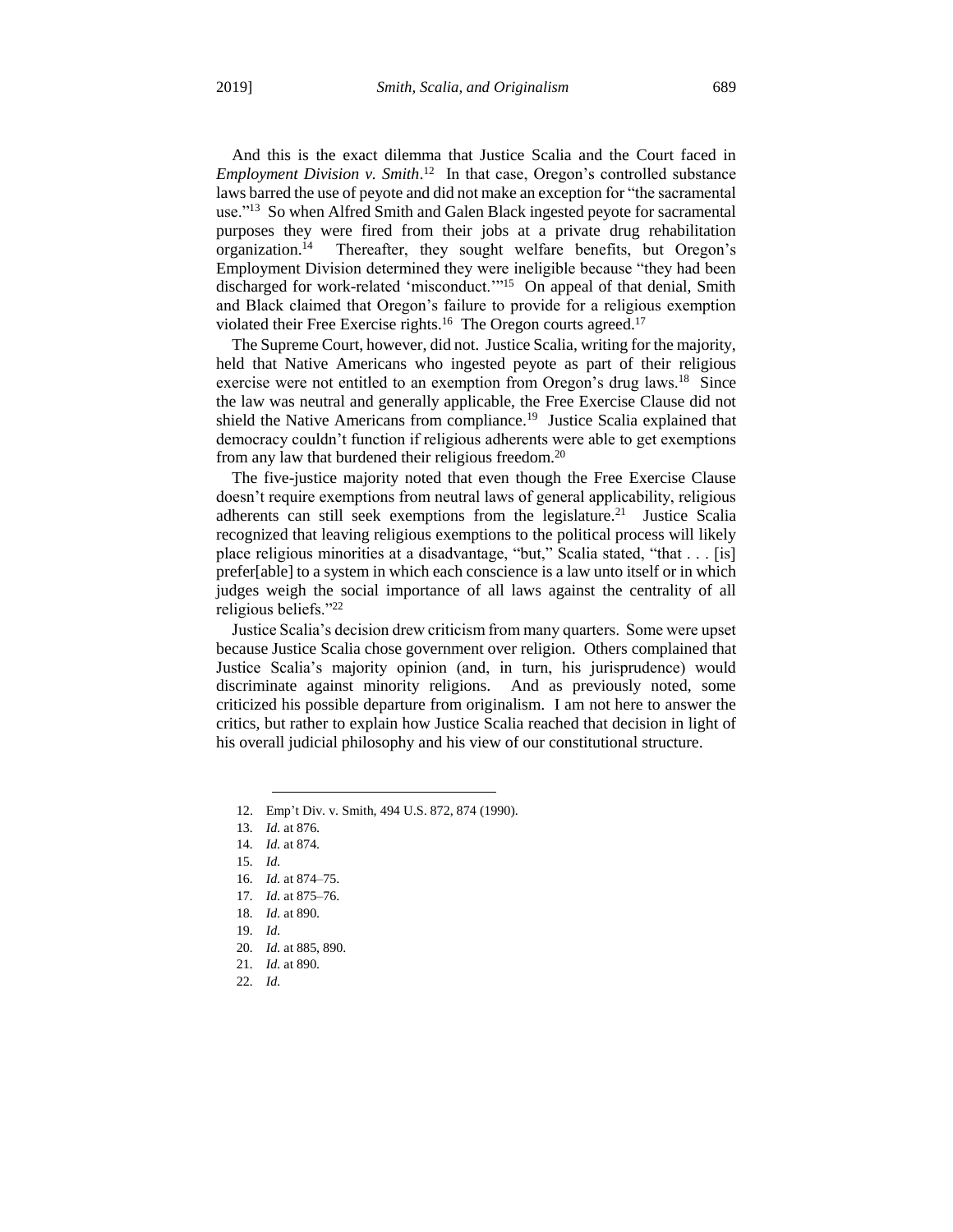So how did Justice Scalia, a man of great faith who thought religion played an important role in society, come to author the opinion that established a government-friendly standard for review of Free Exercise claims? To best understand Justice Scalia's religious liberty viewpoint around 1990, we must understand how it fits within his overall philosophy and originalism as it was then understood. At its core, Justice Scalia's philosophy was based on the idea that the key to our liberty is the separation of powers. In his own words,

[A] bill of rights has value only if the other part of the constitution the part that really "constitutes" the organs of government establishes a structure that is likely to preserve, against the ineradicable human lust for power, the liberties that the bill of rights expresses. If the people value those liberties, the proper constitutional structure will likely result in their preservation even in the absence of a bill of rights; and where that structure does not exist, the mere recitation of the liberties will certainly not preserve them.<sup>23</sup>

In more colorful language he went on to say that the bill of rights ". . . represents the fruit, and not the roots, of our constitutional tree."<sup>24</sup>

Why does that matter here? Because there was nothing more important to Justice Scalia than keeping the assigned branches from getting tangled. Justice Scalia believed it was important that each of the branches do its assigned role and no more. So, when it came to judges, he believed that they should not be engaged in policy-making or even policy-balancing, and that a judge's personal beliefs had no place in deciding cases. Legislators, however, could consider their personal and moral beliefs in passing laws.

Justice Scalia explained his philosophy on this point in a speech titled *Faith and Judging*. As he said there, religion and morals have shaped our laws since the founding. He pointed out that "[t]he primary impetus for the drive to abolish slavery was a religious one."<sup>25</sup> The same impetus drove Prohibition and drives laws against bigamy and nudity to this day.<sup>26</sup> Justice Scalia's real point is that there is nothing wrong with legislators making policy through the lens of their religiously informed moral judgments.<sup>27</sup> And, as Justice Scalia pointed out in *Smith*, legislatures may make exceptions to the laws for religious beliefs.<sup>28</sup> Indeed, Justice Scalia believed that our country had a history of accommodating religion as he noted in that speech and others.

But judging is different. As Justice Scalia said,

<sup>23.</sup> ANTONIN SCALIA, SCALIA SPEAKS: REFLECTIONS ON LAW, FAITH, AND LIFE WELL LIVED 163 (Christopher J. Scalia & Edward Whelan eds., 1st ed. 2017).

<sup>24</sup>*. Id.*

<sup>25</sup>*. Id.* at 150–51.

<sup>26</sup>*. Id.* at 151.

<sup>27</sup>*. Id.*

<sup>28.</sup> Emp't Div. v. Smith, 494 U.S. 872, 890 (1990).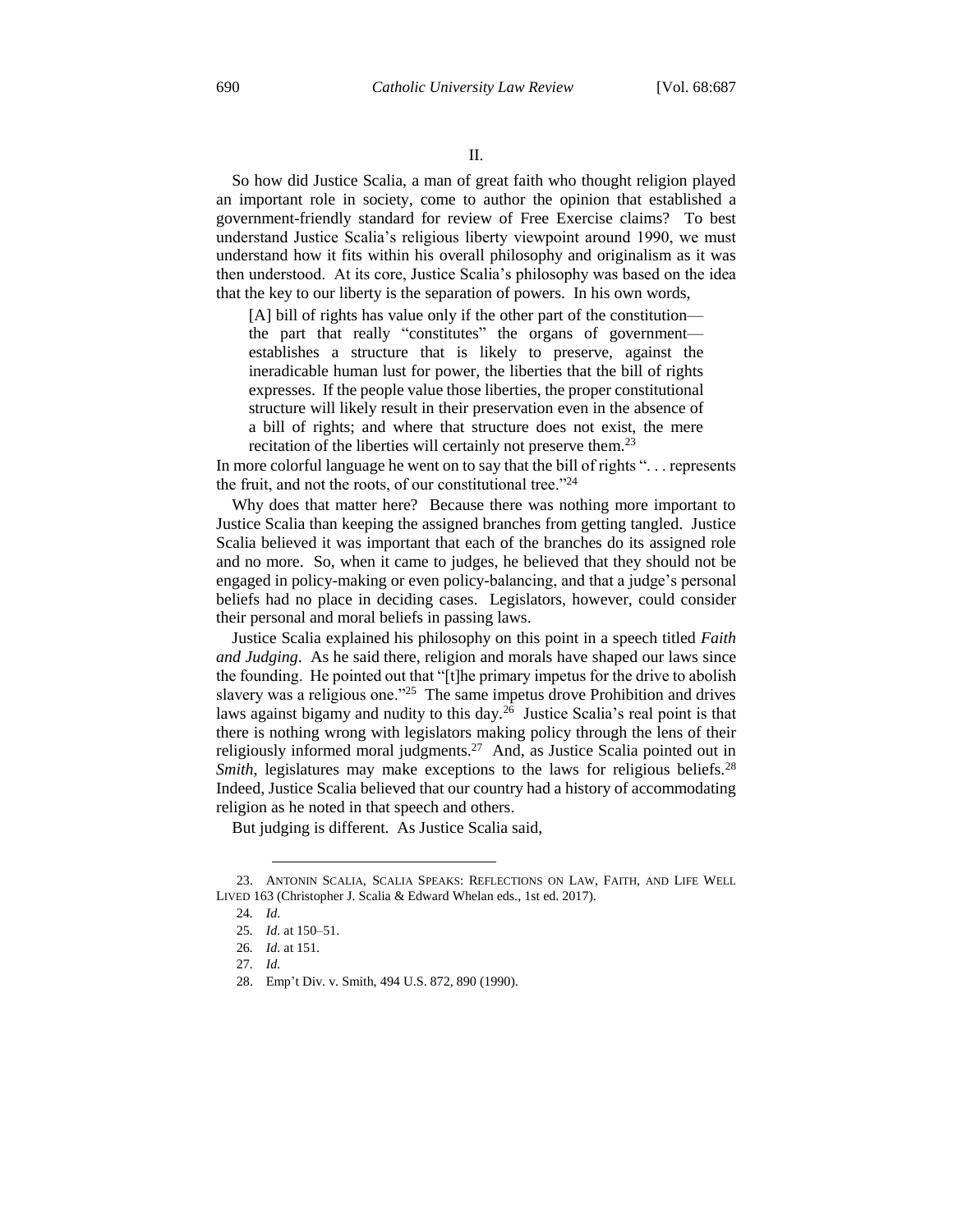Unlike presidents, cabinet secretaries, senators, and representatives, federal judges do not (or are not supposed to) *make* policy, but rather are to discern accurately and apply honestly the policies adopted by the people's representatives in the text of statutes—except to the extent that those statutes conflict with the text, the underlying traditions, or valid Supreme Court interpretation of the United States Constitution.<sup>29</sup>

In that task, he said, judges must restrain from enacting their own preferences. "Just as there is no Catholic way to cook a hamburger," he said, "so also there is no Catholic way to interpret a text, analyze a historical tradition, or discern the meaning and legitimacy of prior judicial decisions—except, of course, to do those things *honestly* and *perfectly.*" 30 Justice Scalia made a similar point about judicial restraint when he said in an opinion that the question of whether churches should get exemptions from generally applicable laws must be decided by "the people, through their elected representatives," not the courts.<sup>31</sup>

This is also why Justice Scalia preferred bright-line rules to looser standards. Rules are necessary to avoid judicial policymaking, and avoiding judicial policymaking is necessary to our constitutional tradition.<sup>32</sup> Bright-line rules lead to certainty because they don't provide room for a judge to read his or her policy preferences into the law.<sup>33</sup> Justice Scalia described balancing tests (a type of standard) as asking judges to decide if "a particular line is longer than a particular rock is heavy."<sup>34</sup> Of course, that's an impossible comparison. And when comparing two "incommensurate" interests, it is easy for a judge's personal beliefs and preferences to influence his or her decision-making. In Justice Scalia's view, standards allowed for policymaking. Rules did not.

#### III.

So now we come back to Justice Scalia's jurisprudence to see if his actions reflected his words. They did. I will summarize briefly three cases and Justice Scalia's view in those cases to proves my point.

In 1989, practitioners of a strict form of Judaism known as Satmar Hasidim bought a parcel of land in Orange County, New York.<sup>35</sup> There, they formed a village where they built their homes, established private religious schools, and

<sup>29.</sup> SCALIA, *supra* note 23, at 152.

<sup>30</sup>*. Id.*

<sup>31.</sup> City of Boerne v. Flores, 521 U.S. 507, 544 (1997) (Scalia, J., concurring).

<sup>32.</sup> Antonin Scalia, *The Rule of Law as a Law of Rules*, 56 U. CHI. L. REV. 1175, 1176–77 (1989).

<sup>33</sup>*. See id.* at 1177 ("[I]n a system in which prior decisions are authoritative, no opinion can leave *total* discretion to later judges. It is all a matter of degree.").

<sup>34.</sup> Bendix Autolite Corp. v. Midwesco Enter., Inc., 486 U.S. 888, 897 (1988) (Scalia, J., concurring).

<sup>35.</sup> Bd. of Educ. of Kiryas Joel v. Grumet*,* 512 U.S. 687, 690–91 (1994).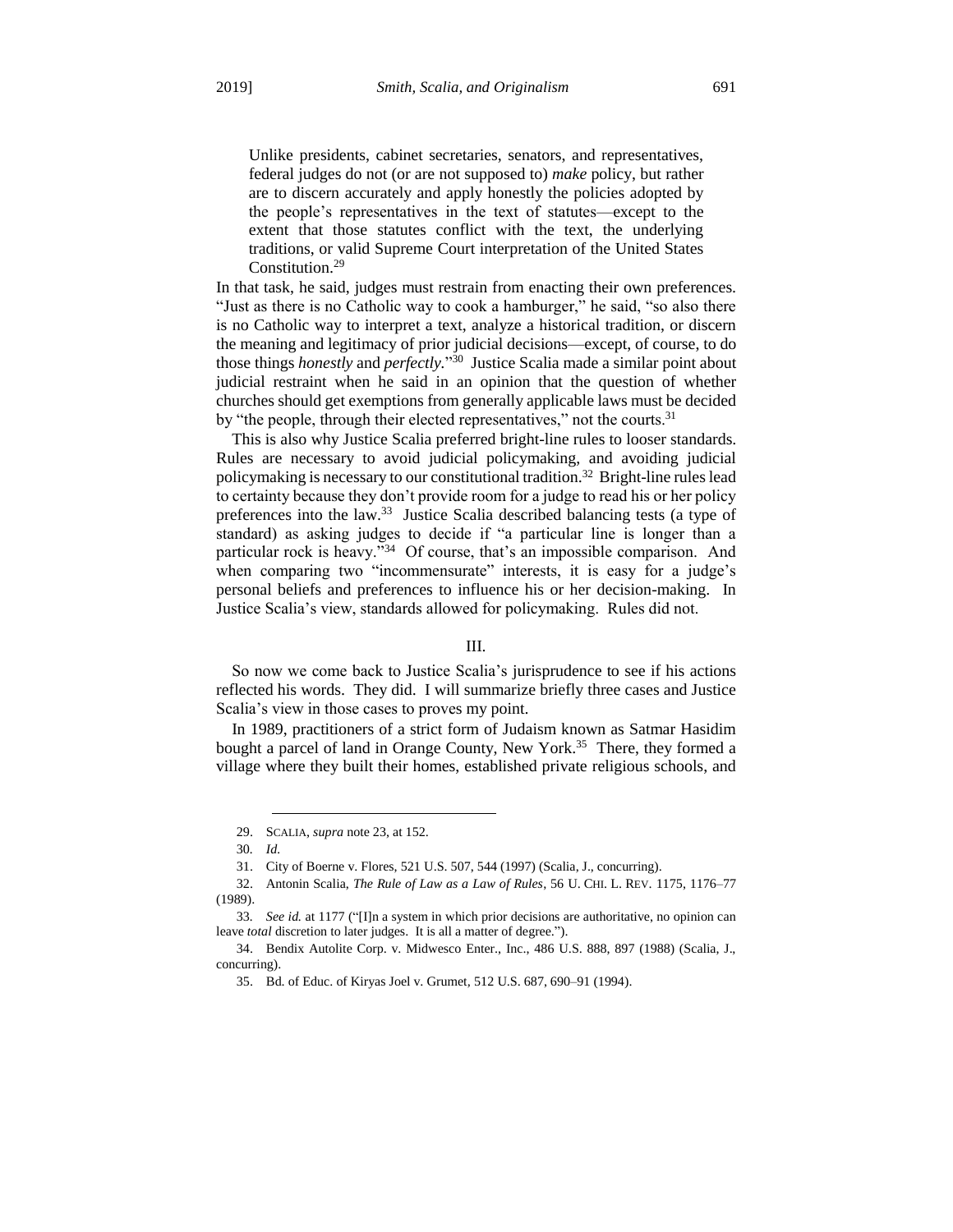built their synagogue.<sup>36</sup> They lived a life very different from much of modern New York, and their village grew to a population of  $8,500.^{37}$  Yet as they grew, a problem arose—their schools could not adequately educate their special needs children.<sup>38</sup> So the special needs children had to go to public schools instead, but this caused them to go through "panic, fear, and trauma" because they had to leave their own community and be with people "whose ways were so different."<sup>39</sup> Most of the children dropped out of those schools rather than suffer the trauma they associated with going to public school outside their small community.<sup>40</sup> In response, New York passed a law that allowed the village to establish their own separate school district including a school for special needs children.<sup>41</sup>

This law quickly got challenged on the ground that the government was participating in establishing religion. In 1994, a majority of the Supreme Court agreed and struck the law down.

Justice Scalia dissented. And it is worth reading the beginning of the dissent:

The Court today finds that the Powers That Be, up in Albany, have conspired to effect an establishment of the Satmar Hasidim. I do not know who would be more surprised at this discovery: the Founders of our Nation or the Grand Rebbe . . . founder of the Satmar. The Grand Rebbe would be astounded to learn that after escaping brutal persecution and coming to America with the modest hope of religious toleration for their ascetic form of Judaism, the Satmar had become so powerful . . . as to have become an 'establishment' of the Empire State. And the Founding Fathers would be astonished to find that the Establishment Clause—which they designed 'to insure that no one powerful sect or combination of sects could use political or governmental power to punish dissenters,'—has been employed to prohibit characteristically and admirably American accommodation of the religious practices (or more precisely, cultural peculiarities) of a tiny minority sect. *I*, however, am *not* surprised. Once this Court has abandoned text and history as guides, nothing prevents it from calling religious toleration the establishment of religion.<sup>42</sup>

Justice Scalia further pointed out that "[w]hen a legislature acts to accommodate religion, particularly a minority sect, 'it follows the best of our traditions.">43 And when the Court strikes down such legislative accommodation, it "turn[s] the Establishment Clause into a repealer of our

- 41*. Id.*
- 42*. Id.* at 732 (Scalia, J., dissenting).
- 43*. Id.* at 744.

 $\overline{a}$ 36*. Id.* at 691.

<sup>37</sup>*. Id.*

<sup>38</sup>*. Id.* at 692.

<sup>39</sup>*. Id.* (internal citation omitted).

<sup>40</sup>*. Id.* at 693.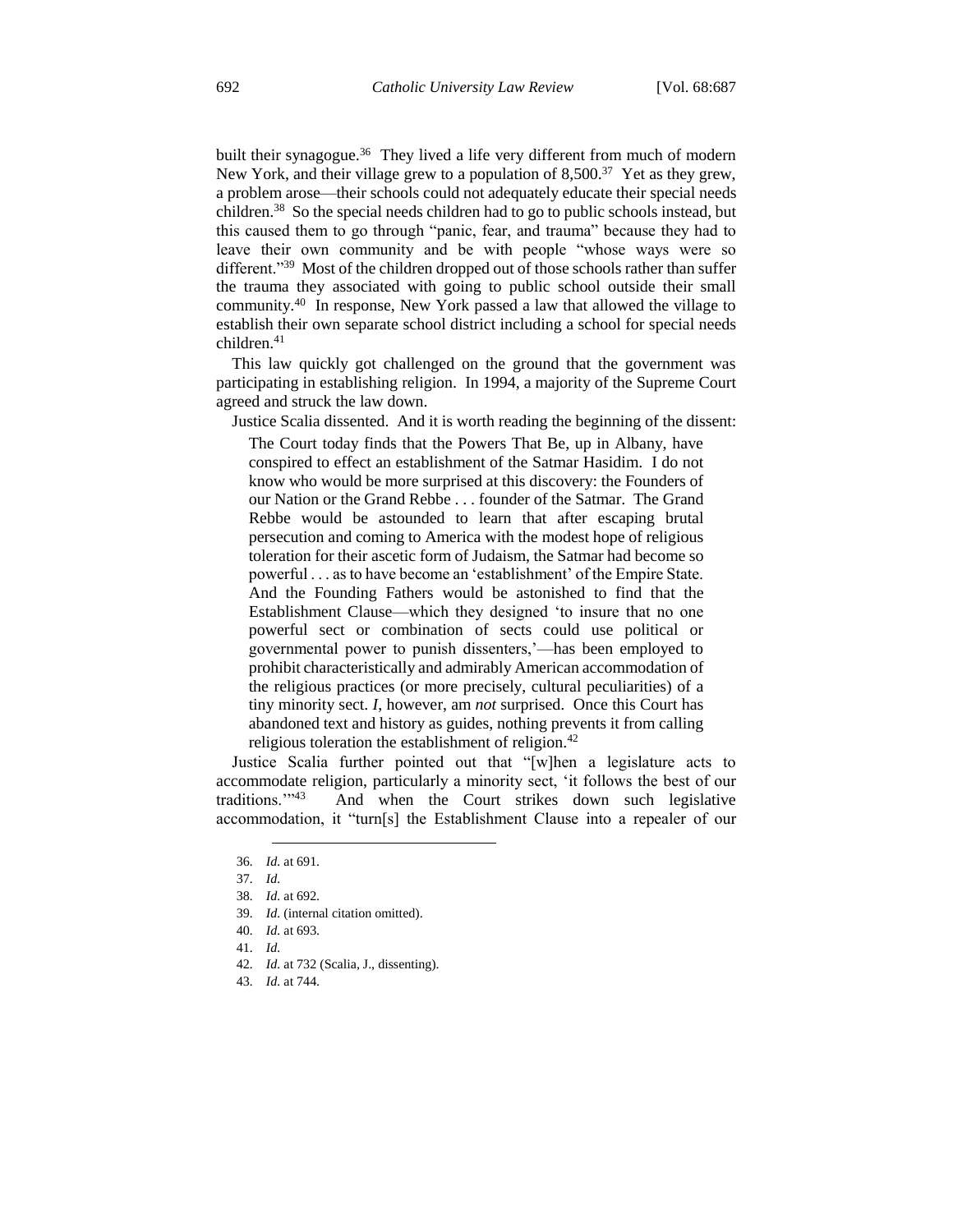Nation's tradition of religious toleration."<sup>44</sup> So, in *Kiryas Joel*, Justice Scalia sided with the religious minority.

The second case is *Church of the Holy Trinity v. United States*<sup>45</sup>—a case that predated Justice Scalia's tenure on the Supreme Court, but about which Justice Scalia expressed his views. Throughout his career, Justice Scalia remained consistent in believing that it was the legislature's, not the court's, job to create exemptions. In READING LAW, Justice Scalia stated that *Holy Trinity*, which sided with a religious *majority*, was wrongly decided. *Holy Trinity* involved a statute that prohibited bringing in immigrants to perform certain contractual services.<sup>46</sup> The law made exceptions for actors, artists and the like, but none for clergymen.<sup>47</sup> And when a New York church contracted with an Englishman to become its pastor, the United States sued.<sup>48</sup> The Supreme Court created an exception that was not provided for by the text.<sup>49</sup> As Justice Scalia noted, some commentators justified that decision because it allowed judges to use their sense of "community morality" or allowed judges to make the law "fairer, wiser, and more just."<sup>50</sup> At this Justice Scalia scoffed. And while he did so on textualist grounds, the consistency is what is important for our purposes. Justice Scalia did not believe that judges should depart from a clear textual command by creating religious exceptions to generally applicable laws, even if those exceptions favored his own religion.

Similarly, while Justice Scalia believed the Constitution neither prohibited nor required legislative accommodations for religion, he also did not believe that the government could outright discriminate against religion. The Free Exercise Clause, in Justice Scalia's view, required neutrality toward religion.

That brings us to the third case: *Locke v. Davey.*<sup>51</sup> In *Locke*, Chief Justice Rehnquist wrote an opinion holding that it was permissible for the State of Washington to exclude otherwise-qualified students from receiving a scholarship *solely* because those students wanted to pursue a theology degree.<sup>52</sup> Justice Scalia dissented. When a state makes a benefit generally available, it should be available to all irrespective of their religious belief.<sup>53</sup> "[A]nd when the State withholds that benefit from some individuals solely on the basis of religion, it violates the *Free Exercise Clause* no less than if it had imposed a

 $\overline{a}$ 44*. Id.* at 752.

<sup>45.</sup> Church of the Holy Trinity v. United States, 143 U.S. 457 (1892).

<sup>46.</sup> ANTONIN SCALIA & BRYAN A. GARNER, READING LAW: THE INTERPRETATION OF LEGAL TEXTS 11 (1st ed. 2012).

<sup>47</sup>*. Id.*

<sup>48</sup>*. Id.*

<sup>49</sup>*. Id.*

<sup>50</sup>*. Id.* at 12 (internal citation omitted).

<sup>51.</sup> Locke v. Davey, 540 U.S. 712 (2004).

<sup>52</sup>*. Id.* at 715, 725.

<sup>53</sup>*. Id.* at 726–27.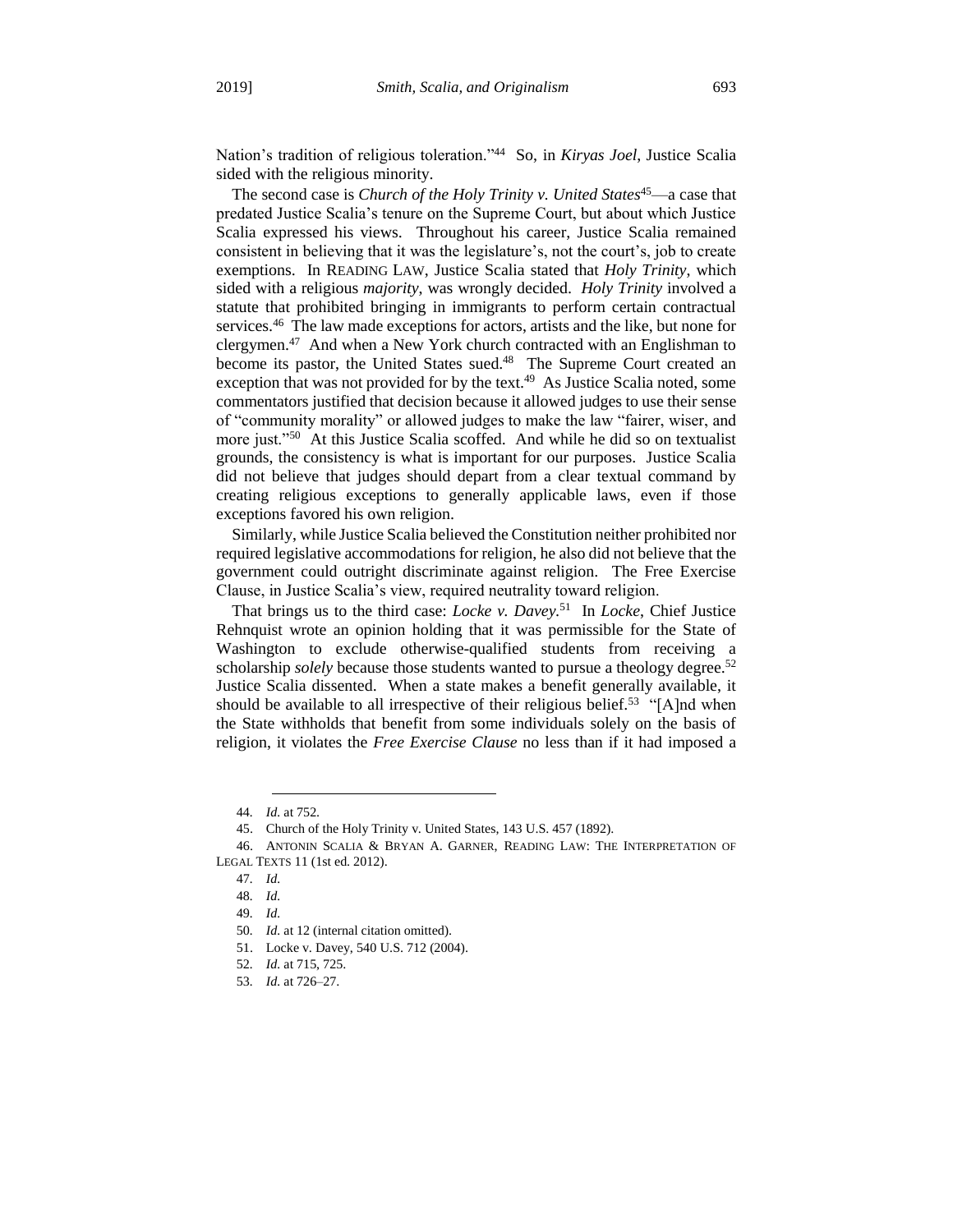special tax."<sup>54</sup> As Justice Scalia pointed out, the only program of study that was singled out for disfavor was religion.<sup>55</sup> Indeed, the plaintiff was not asking to be treated differently; rather he was asking that he be treated the same as everyone else.<sup>56</sup> Justice Scalia finished by saying,

Let there be no doubt: This case is about discrimination against a religious minority. Most citizens of this country identify themselves as professing some religious belief, but the State's policy poses no obstacle to practitioners of only a tepid, civic version of faith. Those the statutory exclusion actually affects—those whose belief in their religion is so strong that they dedicate their study and their lives to its ministry—are a far narrower set.<sup>57</sup>

In sum, to his critics, Justice Scalia's *Smith* decision ignored the country's vow to protect religion. But Justice Scalia believed that religion and religious minorities were best protected by the legislature. And his decisions reflected this view. Justice Scalia believed (1) the legislature could not discriminate against religion (*Locke v. Davey*), (2) when the legislature accommodates minority religions "it follows the best of our traditions" (*Kiryas Joel*),<sup>58</sup> but (3) the courts cannot compel the legislature to make exceptions from generally applicable laws (*Smith*).

#### IV.

Let me conclude by explaining how Justice Scalia and his originalist critics might both have a point. To understand how I could make this statement, one must understand how originalism has developed over the last 30 years.

Modern originalism emerged largely as a reaction to the perceived excesses of the Warren Court. Originalists of that mold, such as Justice Scalia and Judge Robert Bork, cared deeply about religious liberty. But they believed that such protections would primarily come from the legislature, not the courts. These first-generation originalists worried most about the Court encroaching on democracy's role. Where a judge had "no basis other than his own values upon which to set aside  $\dots$  community judgment," he had no basis to intervene.<sup>59</sup> The answer, for these originalists, was judicial restraint, giving the political branches the benefit of the doubt.

Justice Scalia's strong preference for rules over standards was likewise a response to the balancing tests of the prior era, which Justice Scalia perceived as mushy, unpredictable, and useful only for empowering judges. Thus, at the

<sup>54</sup>*. Id.* at 726–27.

<sup>55</sup>*. Id.* at 727.

<sup>56</sup>*. Id.* 

<sup>57</sup>*. Id.* at 733.

<sup>58.</sup> Bd. of Educ. of Kiryas Joel v. Grumet et. al.*,* 512 U.S. 687, 744 (internal citation omitted).

<sup>59.</sup> Robert H. Bork, *Neutral Principles and Some First Amendment Problems*, 47 IND. L.J. 1, 10 (1971).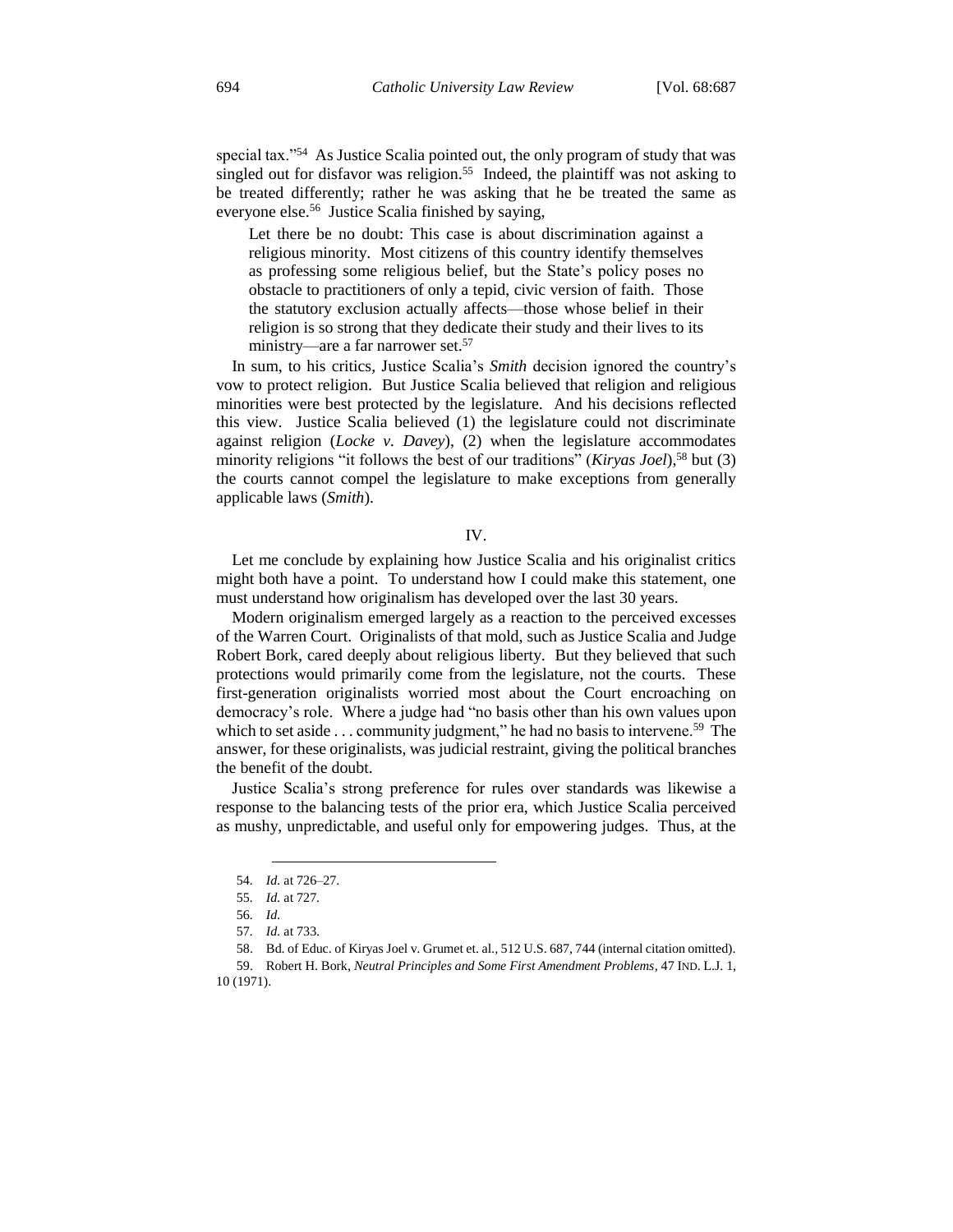time of *Smith*, Justice Scalia filtered his originalism through the twin lenses of democracy and the need for clear rules over vague standards. To Justice Scalia, the "primary commitment" of originalism "was to judicial restraint" and "judicial deference to legislative majorities."<sup>60</sup>

So, what has changed? Self-described New Originalists realized that the entire interpretive model could not be built on responding to the Warren Court's encroachments on federalism and the separation of powers. And Professor Michael McConnell, one of *Smith's* foremost critics, is not surprisingly one of "the most prominent *new* originalist[s]."<sup>61</sup> New Originalists rely heavily on historical evidence, linguistic analysis, and significant academic and historical scholarship.<sup>62</sup> Most importantly, "*new originalism* does not require judges to get out of the way of legislatures. It requires judges to uphold the original Constitution—nothing more, but also nothing less."<sup>63</sup> In short, "[t]he primary virtue claimed by the *new originalism* is one of constitutional fidelity, not of judicial restraint or democratic majoritarianism."<sup>64</sup> A limited judicial role and democracy are still quite important under New Originalism, but the line dividing courts and legislatures must be grounded in the original public meaning of the specific text of the Constitution.

When one thinks about it through this lens, one sees how Justice Scalia could write the *Smith* decision and how principled originalists today could criticize it and conclude perhaps that although Scalia's perspective was defensible then, *Smith's* holding may not be today. *Smith* employed very little history in its analysis. Contrast that with McConnell's critique where he provides both a historical and a linguistic basis for why Smith is wrong.<sup>65</sup> While Justice Scalia did not initially engage the historical evidence in *Smith*, he did in his *Boerne*  concurrence seven years later. There he argued that the evidence was inconclusive at best.<sup>66</sup> He pointed out that even Professor McConnell conceded that "constitutionally compelled exemptions [from generally applicable laws regulating conduct] were within the contemplation of the framers and ratifiers as a possible interpretation of the free exercise clause."<sup>67</sup> Therefore, Justice Scalia believed that when the evidence was inconclusive "the people" rather than

<sup>60.</sup> Keith E. Whittington, *The New Originalism*, 2 GEO. J.L. & PUB. POL'Y 599, 602 (2004). 61*. Id.* at 608.

<sup>62</sup>*. Id.* at 608–09; *see, e.g.*, Thomas R. Lee & Steven C. Mouritsen, *Judging Ordinary Meaning*, 127 YALE L.J. 788, 792 (2018); Randy E. Barnett, *New Evidence of the Original Meaning of the Commerce Clause*, 55 ARK. L. REV. 847, 850–51 (2003); Josh Blackman & James C. Philips, *Corpus Linguistics and the Second Amendment*, HARV. L. REV. BLOG (August 7, 2018), https://blog.harvardlawreview.org/corpus-linguistics-and-the-second-amendment/.

<sup>63.</sup> Whittington, *supra* note 60, at 609.

<sup>64</sup>*. Id.*

<sup>65.</sup> McConnell, *supra* note 4, at 1414–15; Michael W. McConnell, *Free Exercise Revisionism and the Smith Decision*, 57 U. CHI. L. REV. 1109, 1115–17 (1990).

<sup>66.</sup> City of Boerne v. Flores, 521 U.S. 507, 537–44 (1997) (Scalia, J., concurring).

<sup>67</sup>*. Id.* at 537–38 (emphasis omitted).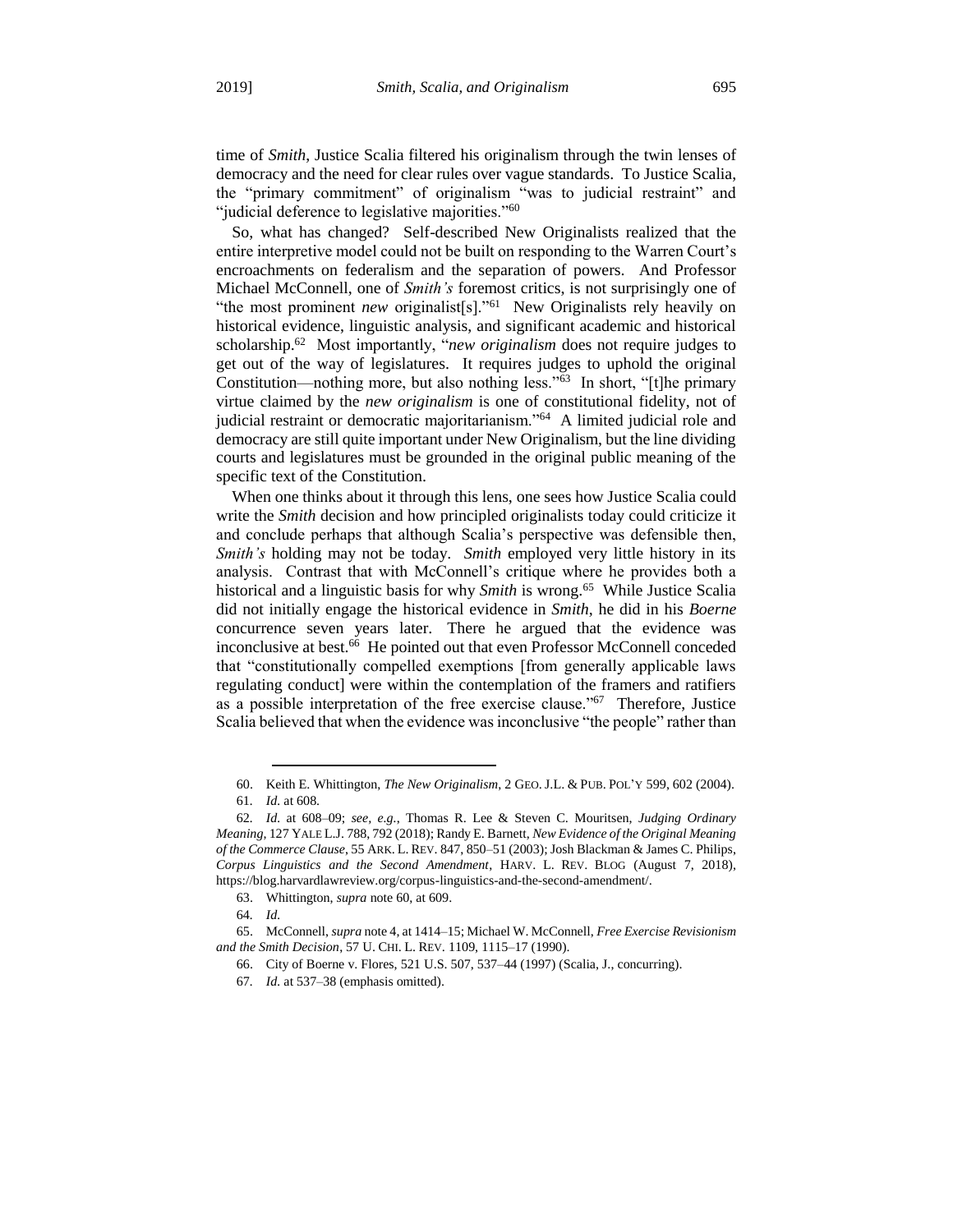the courts should decide whether exemptions should exist.<sup>68</sup> And more recent history, in the form of state and federal statutes passed to protect religious exercise, has proven that this can occur.

Ultimately, Justice Scalia was an originalist with a strong democratic bent. But Justice Scalia also remained open-minded, and he was willing to revisit his past thinking on issues.<sup>69</sup> Perhaps better than most, he understood that the Court was not "final because [it was] infallible, but . . . infallible only because [it was] final."<sup>70</sup> The million-dollar question, however, is would he have revisited *Smith*. On the one hand, when viewed through the lens of New Originalism—as Professor McConnell compellingly does—there are many arguments for why *Smith* is wrong. On the other hand, Justice Scalia firmly believed that the interpretation of the Constitution should never rest upon "the changeable philosophical predilections of the Justices," but rather on the "deep foundations in the historic practices of our people."<sup>71</sup> And when he believed the Constitution was silent on a particular question, he put greater trust in the answer of nine Americans randomly chosen from the telephone directory than the nine justices.<sup>72</sup>

Sadly, we will never know the answer to this question because Justice Scalia left us too soon. Yet we can see, at least, that the Justice who wrote *Smith* was not anti-originalist but rather a certain kind of originalist. While he led the theoretical shift from original intent to original public meaning—a move foundational to modern originalism—Justice Scalia was perhaps more willing to defer to the democratic processes when he thought the original meaning of a constitutional provision did not clearly forbid a democratic enactment.

In the end, whether you agree with Justice Scalia or not, I believe we can all agree on this: Justice Scalia's great faith in the American people drove his philosophy. He trusted them with policy decisions more than he trusted the

 $\overline{a}$ 68*. Id.* at 544.

The issue presented by *Smith* is, quite simply, whether the people, through their elected representatives, or rather this Court, shall control the outcome of those concrete cases. For example, shall it be the determination of this Court, or rather of the people, whether ... church construction will be exempt from zoning laws? The historical evidence put forward by the dissent does nothing to undermine the conclusion we reached in *Smith*: It shall be the people.

*Id.*

<sup>69.</sup> Justice Clarence Thomas, *A Tribute to Justice Antonin Scalia*, 126 YALE L.J. 1600, 1603– 04 (2017).

<sup>70.</sup> Brown v. Allen, 344 U.S. 443, 540 (1953) (Jackson, J., concurring).

<sup>71.</sup> Lee v. Weisman, 505 U.S. 577, 632 (1992) (Scalia, J., dissenting). As Justice Scalia once said, "our Nation's protection, that fortress which is our Constitution, cannot possibly rest upon the changeable philosophical predilections of the Justices of this Court, but must have deep foundations in the historic practices of our people." *Id.*

<sup>72.</sup> Cruzan v. Dir., Mo. Dep't of Health, 497 U.S. 261, 293 (1990) (Scalia, J., concurring).